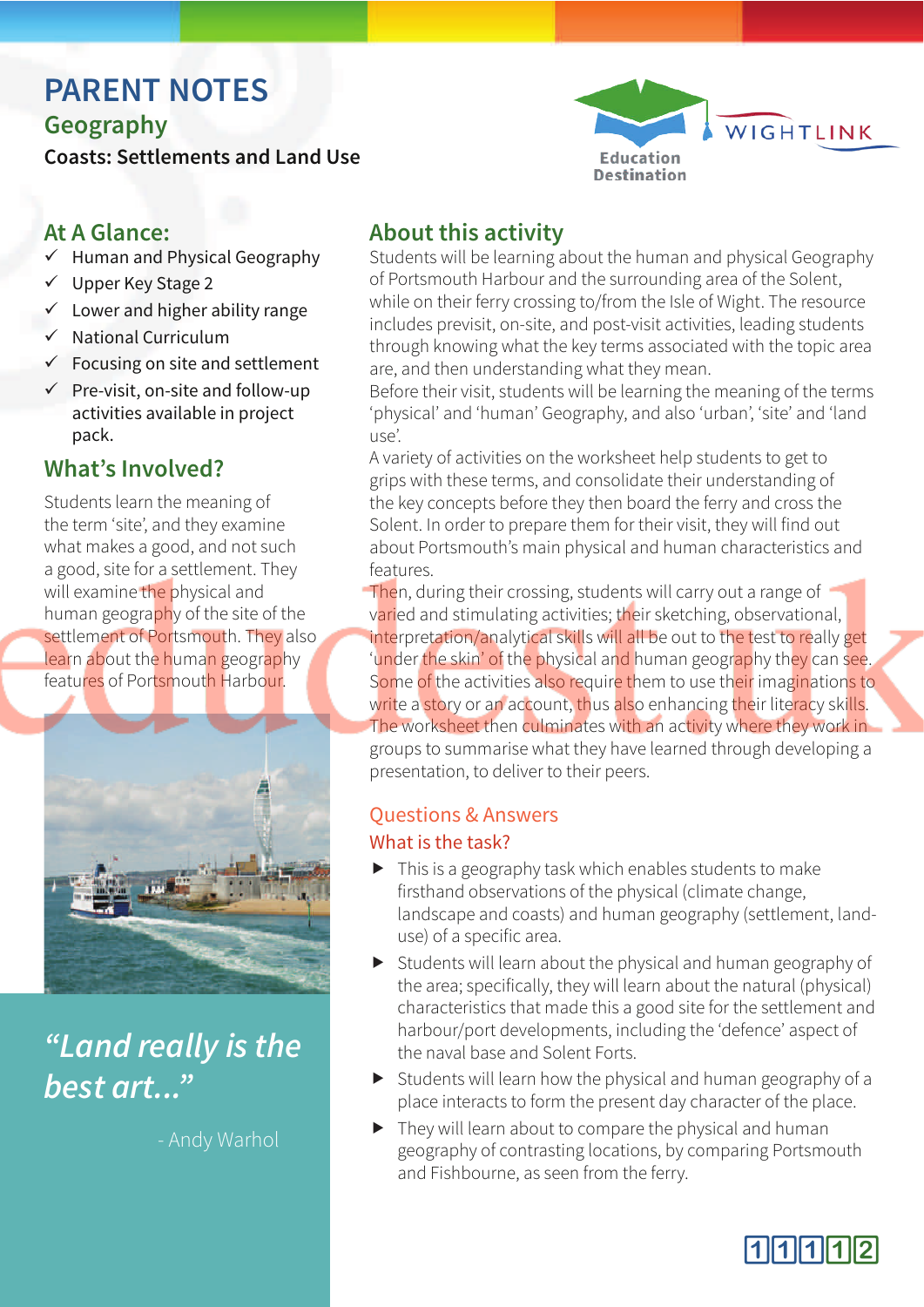11112

#### How does this link to my child's learning?

Below are the relevant links to the current Department for Education Key Stage 2 Geography Programme of Study, showing where this resource fits into your child's studies:

- $\checkmark$  Understand, through the use of detailed place-based exemplars at a variety of scales, the key
- $\checkmark$  aspects of:
	- $\bullet$  physical geography
	- human geography (types of settlement and land use)
- $\checkmark$  Start to understand the interactions between human and physical geography, and that human activity relies on the efective functioning of natural systems. This is in the KS3 curriculum but there's no harm in starting them thinking about it now!
- $\checkmark$  Develop their geographical skills in interpreting different sources of geographical information, e.g. maps and images, and also the use of fieldwork to make observations and investigate locations
- $\checkmark$  Communicate information in a variety of ways written, oral and pictorial.
- The activities in this resource enable students to cover the above aspects of their specification.

#### What will they learn?

- How to define the meaning of the terms 'physical geography, 'human geography', 'site' and 'land use'.
- $\triangleright$  To describe both the physical and the human geography of Portsmouth Harbour and the surrounding area of the Solent, and compare this to what it was once like, including the role past climatic changes and physical processes that led to changes.
- $\blacktriangleright$  How to use a variety of different sources of information, e.g. maps, images, and their own observations, to find out about the physical and human characteristics and features of a location.
- How to work effectively both independently, and collaboratively with their peers.

#### How does this enrich study undertaken in school?

- Nothing beats first-hand experience of what is learnt in school. Seeing the site, and the 'Geography' of this area, first-hand will allow them to appreciate the physical nature, and the diferent and varied human activities, of the location. Students would not get the same 'sense' of the place from a textbook or still images, as they are able to do being their first-hand and making observations for themselves.
- ▶ Through the experience and first-hand observations of varied locations, students gradually start to build up a picture of the geographical world around them
- $\blacktriangleright$  This activity involves a lot of fundamental skills in geography; making observations in the field and conducting primary fieldwork such as making observations, interpreting maps and photos, sketching, and recording information in a table which can then be analysed. Starting to introduce, and practise, these skills at an early age will enable them to develop their skills and go further in geography later on.
- Also, good fieldwork is fun! Students have the opportunity to fully engage with the subject and immerse themselves in it, something which will hopefully enthuse them and instill in them a curiosity about the world around them for the rest of their lives.